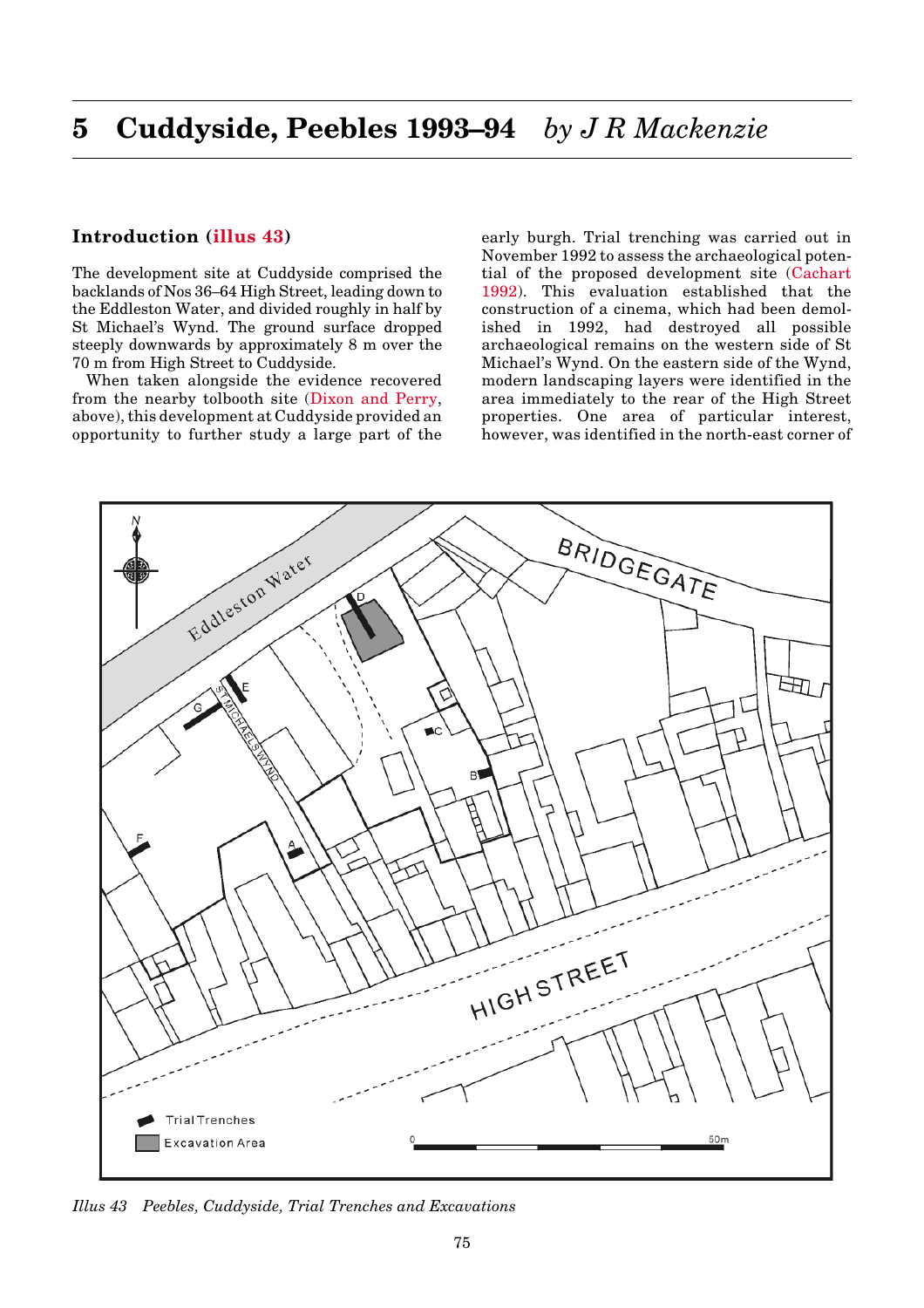the development area, on flat ground at the foot of the ridge, close to the Eddleston Water (NGR NT 2057 4051). A small portion of a stone wall was uncovered, which might relate to the line of the 16th-century defensive wall that was thought to have stood on, or close to, this part of Cuddyside. Excavation was undertaken to investigate this feature and the surrounding area before it was destroyed by the proposed housing development.

The main objectives were:

- 1. To obtain more information on the wall fragment uncovered during the evaluation and determine whether it related to the 16th-century defensive wall or may have been part of a domestic or industrial building. Such information would provide an interesting insight into the distribution and type of development within the early burgh.
- 2. To examine the surrounding area for possible further remains relating to building structures and, or, property boundaries.
- 3. To establish which building materials and methods of construction had been used and recover any material possessions. In addition, archaeobotanical analysis would be carried out if any suitable deposits were encountered which could provide an insight into the diet and lifestyle of the townsfolk.
- 4. To retrieve datable evidence which would provide information towards establishing a sequence for any identified activity on the site.

The excavation of an area 7 m by 4 m, under the supervision of James Mackenzie, began in February 1993 for a period of two weeks and was carried out under the threat of imminent development. Because development was postponed, a second phase of excavation took place in February 1994, again for a period of two weeks, and again under threat of imminent development. The area excavated in 1993 was extended to the south and east to form a total area of 8 m by 11 m. Unfortunately, the eastern extent of the excavation was limited by the proximity of a high voltage electricity line that supplied a nearby substation.

After the removal of topsoil by machine, the site was hand excavated, reducing the soil profile from c 160.5 m OD to the undisturbed subsoil horizon at c 159.2 m OD. The undisturbed subsoil on the site comprised alluvial deposits typical of a gravel river terrace. Contained within the gravel deposits were frequent weathered boulders and rich patches of organic matter.

## **The archaeological sequence**

The archaeological sequence has been divided into seven separate phases of activity spanning some 600–800 years. Each phase represents a distinct change of activity on the site.

## *Phase 1 – Dumping, flooding and hillwash (not illustrated)*

Evidence of the earliest phase of activity on the site is defined by a series of silty clay and gravel flood deposits, from which small quantities of White Gritty pottery sherds were recovered. White Gritty pottery is thought to have been made in Scotland over some two to three centuries, and so this deposition may date from anywhere between the 12th and 15th centuries (see [Hall,](#page-5-0) below). These deposits were all found in the northern half of the excavation area, closest to the Eddleston Water. In addition, a layer of silty sand was found overlying the undisturbed alluvial gravels at the southern extremity of the site, which also contained early medieval pottery sherds. This deposit most likely represented the base of a hillwash layer at the foot of the steep slope. The presence of pottery sherds within these flood and hillwash deposits confirms occupation in the vicinity of the site, if not on the site itself, and it is likely that this area of the riverside was used to tip rubbish which subsequently became mixed with flood and hillwash deposits.

### *Phase 2 – Medieval developmen[t \(illus 44\)](#page-2-0)*

#### *Structure [1 \(illus 44](#page-2-0) [and](#page-3-0) 45)*

The first evidence of direct occupation on the site marks the beginning of this phase. The stone foundation remains of a substantial building were found (Structure 1) overlying, and cut into, the flood deposits of Phase 1. Unfortunately, the eastern portion of the building could not be excavated due to the close proximity of the live electricity line and so the full dimensions could not be ascertained. The northern and southern walls had been almost entirely robbed out, leaving only the base of the original foundation cut visible in the underlying gravels. The western extent of the building was clearly visible and comprised a single course of split and complete whinstone boulders, bonded in a yellow sandy clay matrix. This wall had a uniform width of 0.9 m and a maximum depth of 0.2 m within a foundation cut. From the remains visible, the building had an internal width of 3.6 m and was at least 4 m in length. This is comparable with the size of the earliest structures found at nearby Bridgegate [\(Dixon and Perry,](#page-0-0) above). Eight *in situ* bonded whinstone cobbles were also uncovered representing all that was left of the southern return. A rounded socket had been carved into one of these stones, indicating either a doorpost pivot hole or a re-used stone incorporated into the foundation wall.

Within Structure 1 was the foundation of a second, smaller wall. This wall lay on the immediate internal face of the western return of the building. It comprised a single course of sandy clay-bonded, split and complete whinstone boulders. The wall was 2.8 m in length, and 0.4 m in width, and lay within a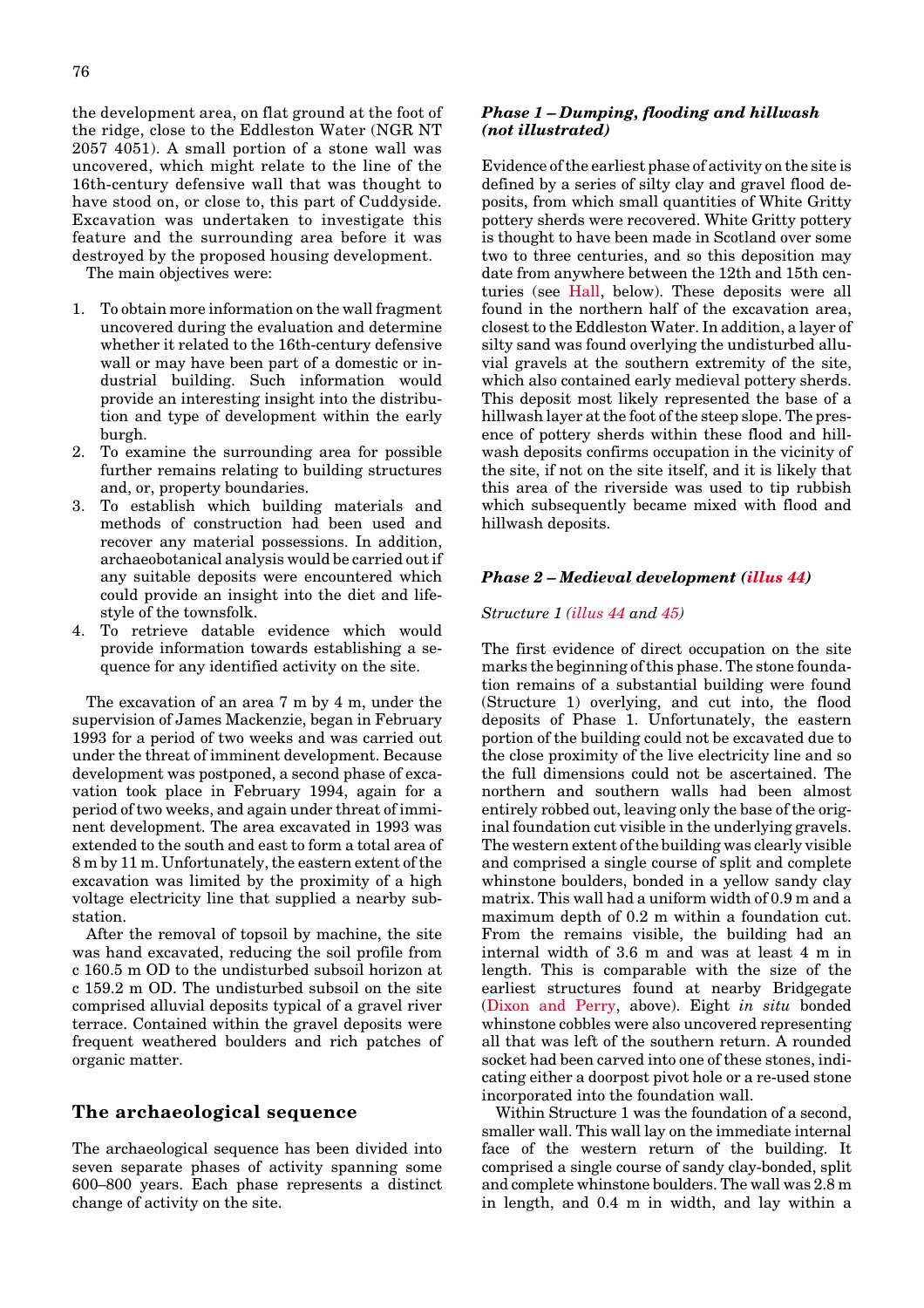<span id="page-2-0"></span>

*Illus 44 Peebles, Cuddyside, Phase 2*

foundation cut 0.2 m in depth. Two butt-ends of the wall were clearly identified 0.25 m short of the main external wall. No other feature was found in association with this internal wall. This wall appears contemporary with the western gable, and remains enigmatic. If it is contemporary, as the evidence implies, then it may be a constructional detail for a floor surface or it may have served a similar function to the plinths found in Buildings 2 and 4 at nearby Bridgegat[e \(Dixon and Perry, a](#page-0-0)bove).

Also within Structure 1 was an oval hearth which measured 1.2 m by 0.9 m and was situated midway between the north and south walls. The hearth was cut into the underlying gravels, with a maximum surviving depth of 0.2 m, probably truncated as this seems very shallow. The edges of the cut were lined with clay and contained a single fill of burnt sandy clay material. The surrounding gravels also showed signs of discoloration due to heat.

A layer of concentrated burnt material and blackened sandy clay sealed the hearth, and was spread throughout the internal area of the building. The majority of the pottery sherds recovered from this layer were of a White Gritty Reduced fabric, which indicates a date of deposition of around the 15th/16th centuries (see [Hall,](#page-5-0) below). As this layer actually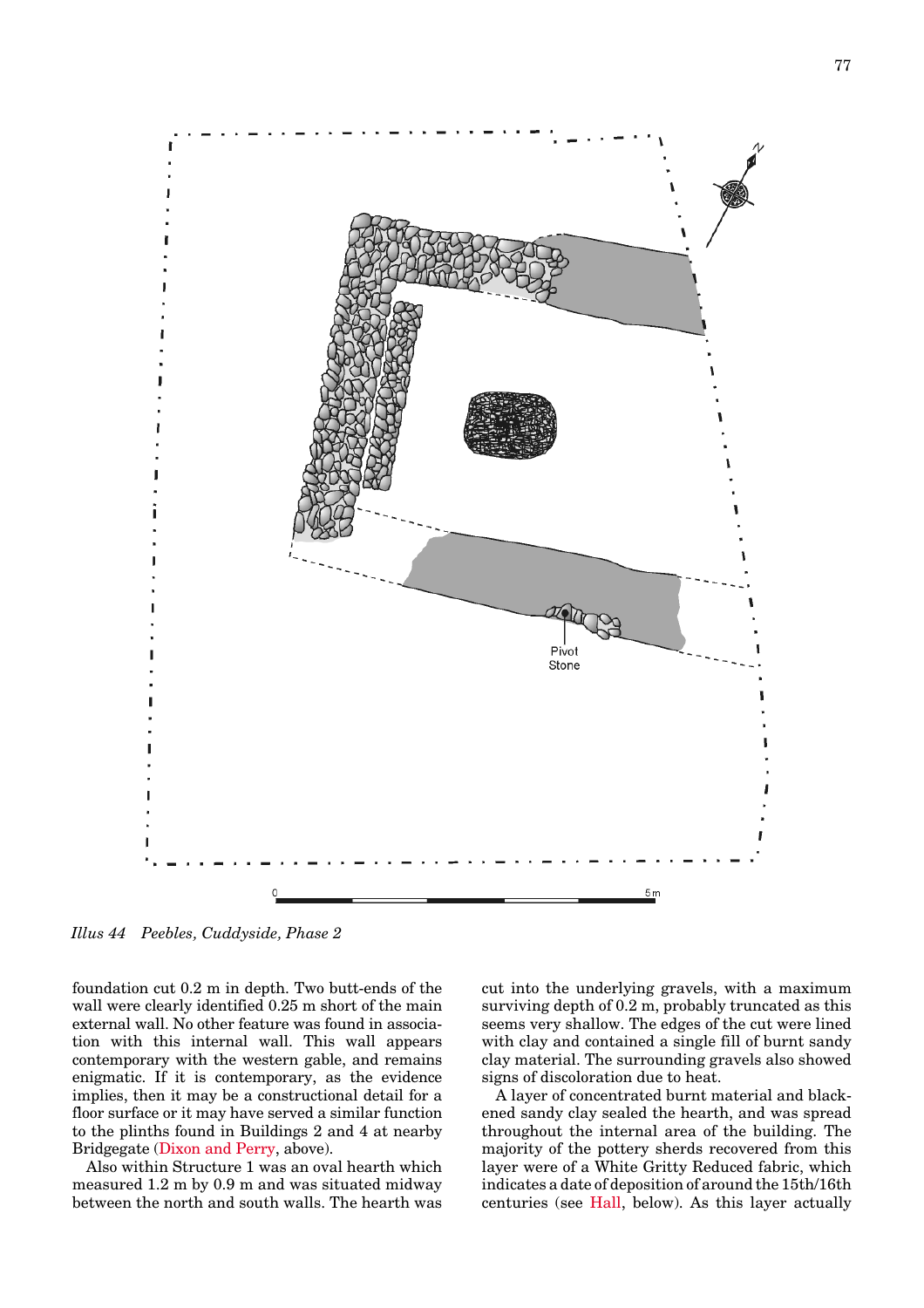<span id="page-3-0"></span>



*Illus 45 Peebles, Cuddyside, view of Structure 1 (before extension of excavation) from south-east*

seals the apparently truncated hearth, it seems likely that the blackened sandy clay was deposited during the demolition of Structure 1. It was during this demolition that most of the northern and southern walls were robbed. A robber cut was identified over the northern return but no cut was detected over the southern return due to its heavily truncated state.

Overlying and outside the southern wall return were layers of yellow-brown and grey-brown sandy clay, which contained small fragments of whinstone. These layers undoubtedly represent construction/demolition layers associated with Structure 1.

#### *Phase 3 – Drainag[e \(illus 46\)](#page-4-0)*

By the beginning of this phase Structure 1 must have already been demolished. This can be ascertained as two cut features were found overlying the southern wall of the building. Both features were cut into the construction/demolition layers of the previous phase.

A curvilinear gully had a maximum width of 1 m and a maximum depth of 0.4 m. The base of the feature fell slightly from the south-east to the north-west. This may be a robbed out drainage feature.

Adjacent to its north side was an oval pit, 0.15 m deep. The function of this feature is unknown. A

single primary fill was found at the base of both features.

### *Phase 4 – Imported Soils (not illustrated)*

The possible drainage feature was removed and several sandy clay imported soils were deposited across the site. The deposition of these layers resulted in the ground surface rising by a uniform height of at least 0.4 m. Datable objects retrieved from these layers imply a date of around the 15th/16th centuries.

### *Phase 5 – Late medieval developmen[t \(illus](#page-5-0) [47\)](#page-5-0)*

### *Structure [2 \(illus 47](#page-5-0) and [48\)](#page-6-0)*

Sometime during the 15th or 16th centuries the site was comprehensively redeveloped. Two stone-built structures (2 and 3) were erected on the raised ground surface of Phase 4. These structures did not respect the property division of Structure 1 but did appear to have been built on a similar axial alignment. The western extent of Structure 2 was fully exposed but unfortunately, as with Structure 1, the eastern extent could not be investigated because of the proximity of the electricity line. The exposed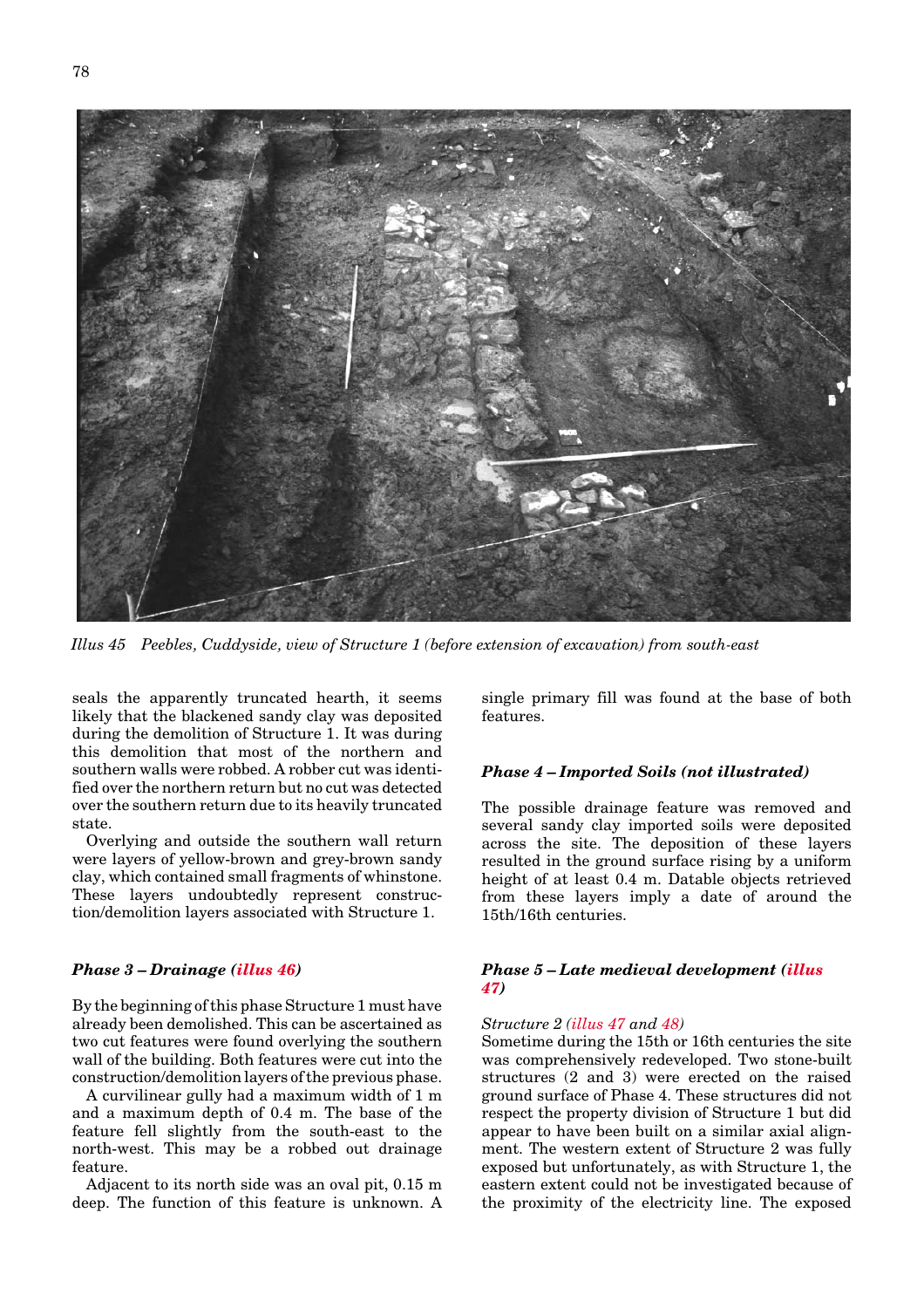<span id="page-4-0"></span>

*Illus 46 Peebles, Cuddyside, Phase 3*

portion of Structure 2 comprised rounded and split water-washed cobbles and whinstone, randomly coursed and bonded with yellow sandy clay. The foundation walls were trench-built with a maximum width of 0.75 m, and an irregular depth of between 0.4 m and 0.6 m. The exposed portion indicates that Structure 2 was 3.9 m wide internally and at least 4.8 m long. No other structural features, which might have indicated the function of this building, were found.

#### *Structure [3 \(illus 47](#page-5-0) [and 48\)](#page-6-0)*

The foundation remains of another building (Structure 3) were found 3.4 m to the north of Structure 2. Again, only a small portion of this building could be exposed as the limit of the excavation was bounded by the electricity line to the east and by the excavation limit to the north. The exposed portion of the foundation wall of Structure 3 indicated that it was built in a similar fashion to Structure 2, with foundations of similar width and depth. Little more can be said about the dimensions or function of this building.

Between Structures 2 and 3 was the disturbed remnant of a cobbled surface. This surface abutted Structure 3 and clearly respected the northern wall of Structure 2, although it had been extensively disturbed at this point. The surface comprised rounded, complete and split water-washed cobbles, set in a grey-brown sandy clay matrix. It had a total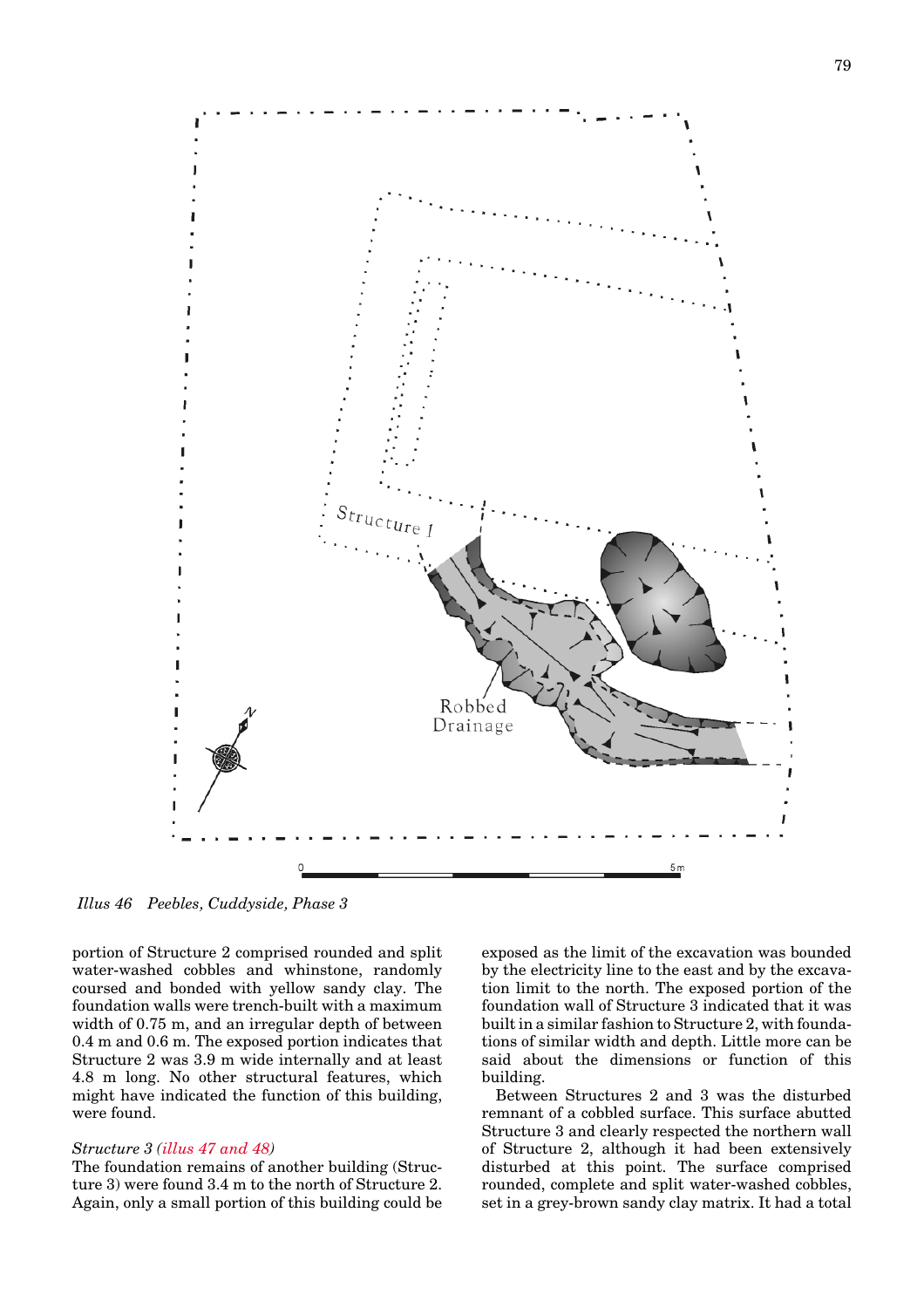<span id="page-5-0"></span>

*Illus 47 Peebles, Cuddyside, Phase 5*

depth of 0.2 m, and rested on a bedding layer of grey-brown silty clay, also 0.2 m in thickness. The area of cobbling was heavily disturbed on its western extent and, therefore, it was unclear whether it continued beyond the western gable of Structures 2 and 3 or whether it respected the gable line.

To the west of Structure 2 was the single course remains of a linear foundation wall. This wall comprised water-washed cobbles and split whinstone blocks, loosely bonded with yellow sandy clay. The wall had a maximum width of 0.75 m and continued beyond the western limit of the excavation area (constrained by a modern surfaced driveway). With so little evidence it is difficult to interpret this wall, but it may have been a garden wall related to Structure 2.

After Structures 2 and 3 had become redundant the whole area was subjected to severe truncation. The buildings and the cobbled surface were truncated to the same level, resulting in an even horizon across the site at 159.90 m OD.

## *Phase 6 – 18th/19th-Century Landscaping (not illustrated)*

Sealing the demolition spread of Phase 5 was a layer of brown sandy clay loam. This layer was 0.4 m thick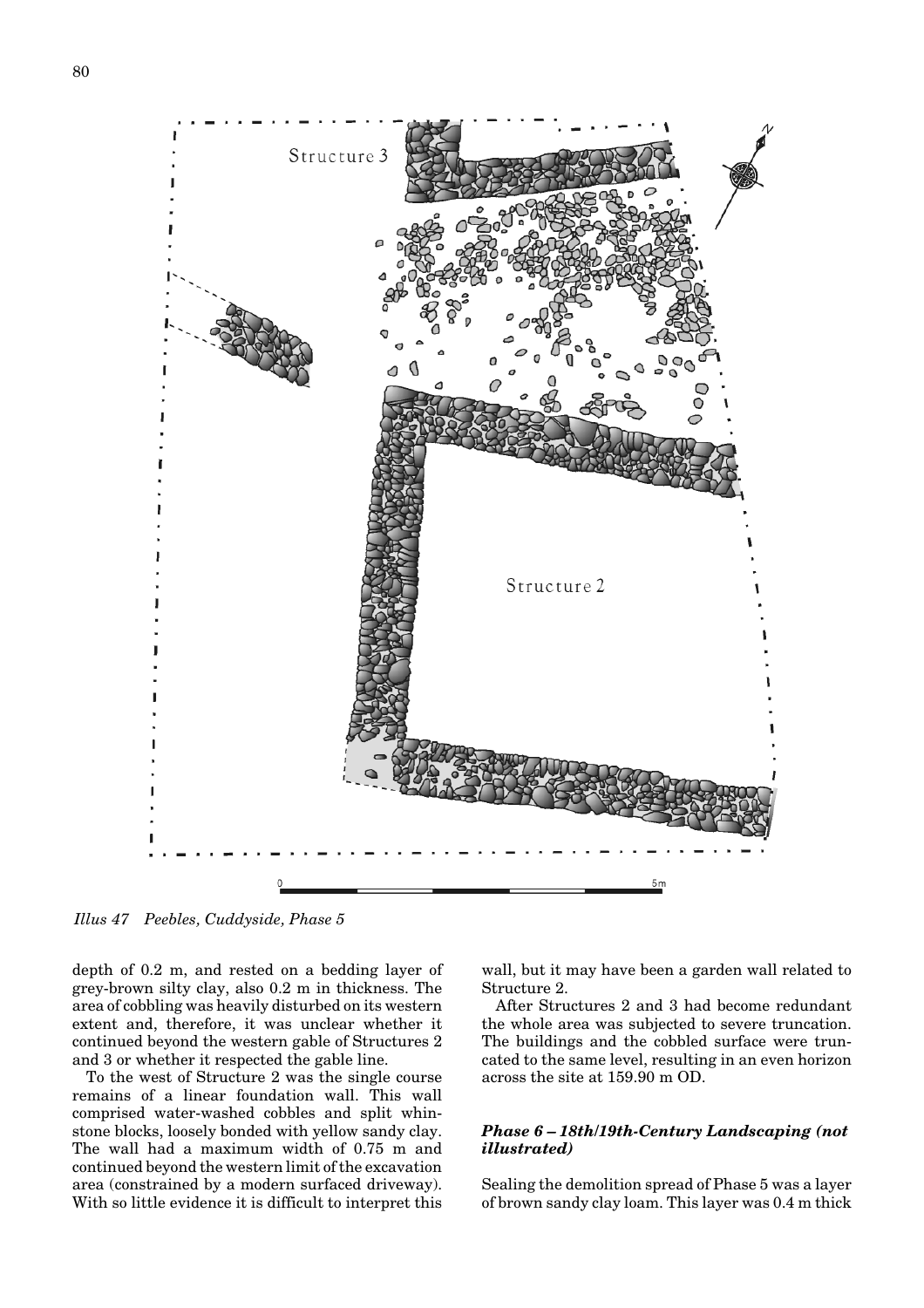<span id="page-6-0"></span>

*Illus 48 Peebles, Cuddyside, view of Structures 2 (background) and 3 (foreground) from north-west*

at the northern extent of the excavation. As the ground surface rose sharply beyond the southern limit of the excavation area, a machine cut sondage was opened 4 m to the south to investigate the possibility of the area being landscaped. The brown sandy clay layer was found to thicken to over 1.2 m, creating a deliberately raised terrace. Evidence recovered from this layer indicated that it dated to the late 18th or 19th centuries.

Overlying the layer of brown sandy clay was a topsoil layer of black sandy clay. The topsoil had a uniform thickness of 0.4 m across the excavation area, and in the machine-cut sondage 4 m to the south.

#### *Phase 7 – 20th century (not illustrated)*

Cutting into the topsoil were three modern features comprising a drainage pipe, a garden feature, and an engineers' bore-hole.

## **Discussion**

The presence of flood deposits on the site, possibly dating from as early as the 12th century, shows that flooding from the nearby Eddleston has been a long-term problem in this part of the town, as it is today. It is most likely that in the early years of the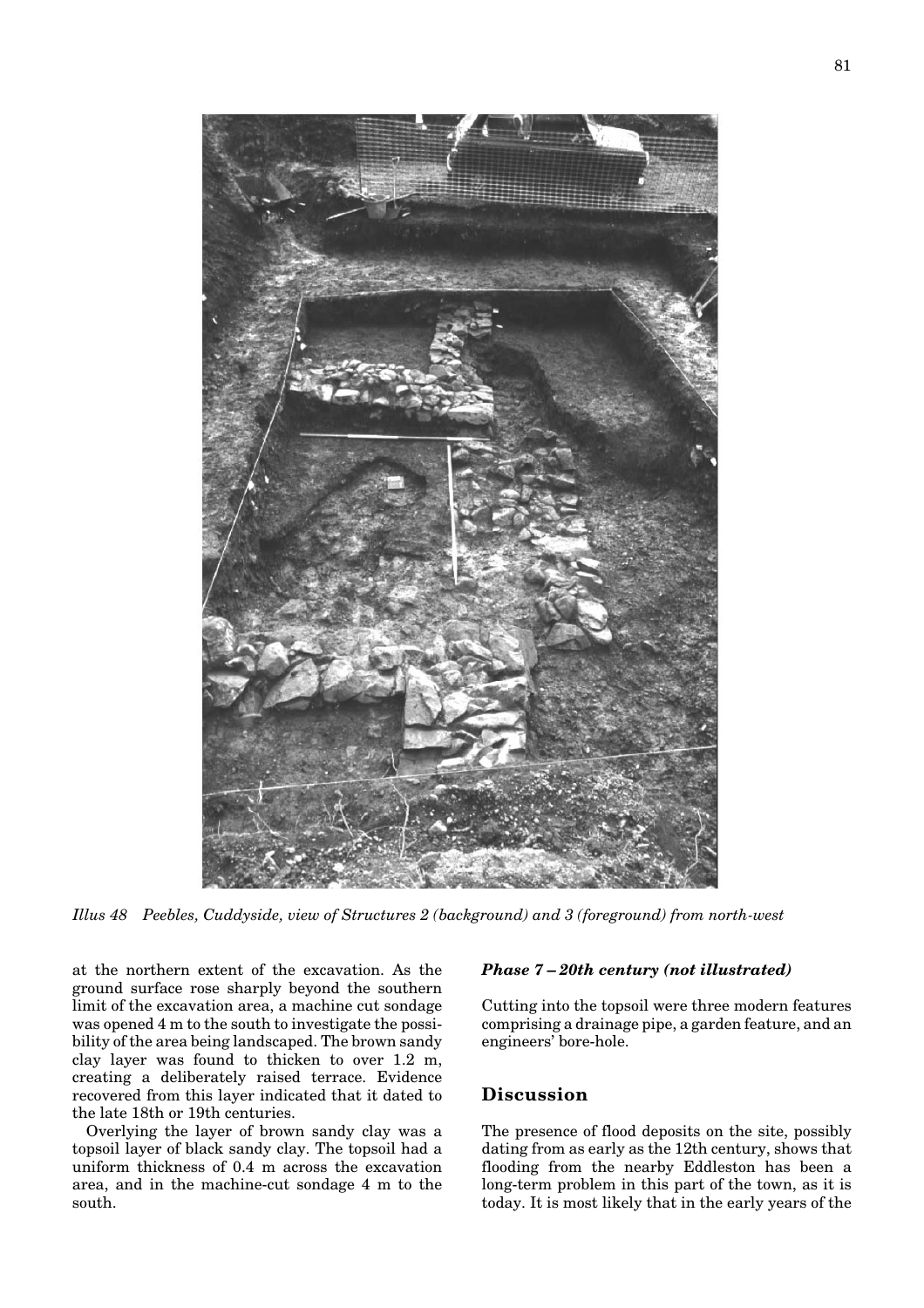burgh the land close to the Eddleston was used simply for dumping rubbish. Tip deposits pre-dating occupation were also identified at the nearby Bridgegate excavation (see [Dixon and Perry,](#page-3-0) above) and dumping activity on the flood ground of a river, in an urban medieval context, is not uncommon. The dumping ceased with the subsequent development of Structure 1 (Phase 2) on the site.

The date of the construction of Structure 1 is not certain. There is reference to the early industry of the town, when in 1327 a sum of 4s was allowed for the privilege of cutting a mill lade through the land of James Spottis [\(Renwick 1903a,](#page-2-0) 33). This mill is believed to have been located on the northern side of the Eddleston, slightly upstream from the Cuddyside site. The construction of the lade may have altered the flow of the river making the site of Structure 1 less likely to flood; if this was so, then the date for the development of Structure 1 may be narrowed to between 1327 and the 15th century.

The function of Structure 1 is uncertain due to the heavily truncated nature of the remains and the scarcity of material objects. The little evidence that does exist provides one interesting clue. The medieval pottery assemblage in the demolition layers of Structure 1 is dominated by jug fragments, whereas cooking pots are normally the dominant vessel form in this period, and there was no evidence of non-ceramic cooking vessels from this site. This may imply that the building was not used for domestic purposes. It is possible that the building represented a storehouse but, given the substantial size of the foundations, this is unlikely. The presence of molten lead waste and a possible lead ingot may imply semi-industrial use. Lead waste is sometimes found in association with precious metal-working but other metals such as copper, bronze and brass, could also be expected (Spearman 1988). A semi-industrial use for the function of Structure 1 seems most likely, considering the combined evidence of substantial foundation remains, the building's location close to a river (a common site for smithing activities), the presence of a hearth, the unusual situation of the internal wall, the lack of cooking pots, and the presence of some industrial waste. Unfortunately the industrial waste is not in sufficient quantities to confirm semi-industrial use.

The locations of Structure 1 and of the earliest buildings on the tolbooth site, which also pre-date the burgh extension, is interesting as they lie close to one of the earliest crossing points on the Eddleston. They also lie to the south-west of the Old Kirk Road which led to the Cross Kirk. In the reign of Alexander III (1249–1286) a Trinitarian House was established at the Cross Kirk, to the north-east of the early settlement [\(Cowan and Easson 1976,](#page-0-0) 107). The establishment of the Cross Kirk may have influenced the location of an early bridge here, so far to the east of the early settlement. The bridge must be in turn a factor in the development of this area of the burgh before the main period of burgh extension. The position of the bridge and localised development, pre-dating this expansion, would help to explain the oblique alignment of Bridgegate compared with the later Northgate, and the deviation from a more familiar grid system typical of many urban medieval burgh new town[s \(Ottaway 1992,](#page-2-0) 171).

Most of the excavated examples of backland medieval buildings, of either timber or stone, tend to have been 7–8 m in length and 3–4 m in width and run axially along the narrow backland plots [\(Yeoman](#page-3-0) [1995, 5](#page-3-0)6). The axial alignment of Structure 1 implies that it relates more to Bridgegate than to the High Street. An entrance to the building may have been on the southern side at the point where the possible pivot hole for a doorpost was found. The datable pottery recovered from the demolition debris of Structure 1 indicates that it was demolished sometime in the 15th century.

The site clearly remained vacant for a short period afterwards as evidenced by the probable drainage feature of Phase 3. There was no evidence of flooding on the site during Phase 3 but for some reason the drainage was removed and followed by a concerted attempt to raise the ground surface by importing soils. The imported soils may also have been deposited to improve the land for horticultural purposes, but this use can have lasted only for a comparatively short period, as extensive redevelopment probably occurred before the end of the 15th century. For this reason it seems more likely that the soil was imported to raise the ground surface immediately prior to the development of Structures 2 and 3.

The substantial development represented by Structures 2 and 3 in Phase 5 coincides with the documented extension of the burgh. These buildings indicate a clear change in the property layout as they overlap the earlier phase of building. They do, however, closely respect the axial alignment of Structure 1 and therefore also appear to relate more to the Bridgegate than the High Street. On the other hand, the western gables of both Structures 2 and 3 lie on the projected line of an existing pend, between Nos 38 and 40 High Stree[t \(illus 49\).](#page-8-0) It is, therefore, very likely that this pend represents a vennel that extended down to the lower portion of the backlands in the 15th and 16th centuries. The cobbled surface may have extended from this vennel, forming either an access for Structures 2 and 3 or a small courtyard area. The continuity of the pend line may indicate a similar continuity of High Street burgage plots generally in this area, and raises questions for future study of the early development of this part of the burgh.

The position of Structure 3 is important as it conflicts with the supposed location of the later 16th century defensive wall, of which there was no trace on the site. This indicates that, if the wall did stand on the southern bank of the Eddleston, it may still lie beneath the public highway of Cuddyside. Similarly, no evidence for the defensive wall was found at the nearby tolbooth site, and this supports the view that if the wall existed in this part of the town it lay to the north, either beneath the road or on ground now